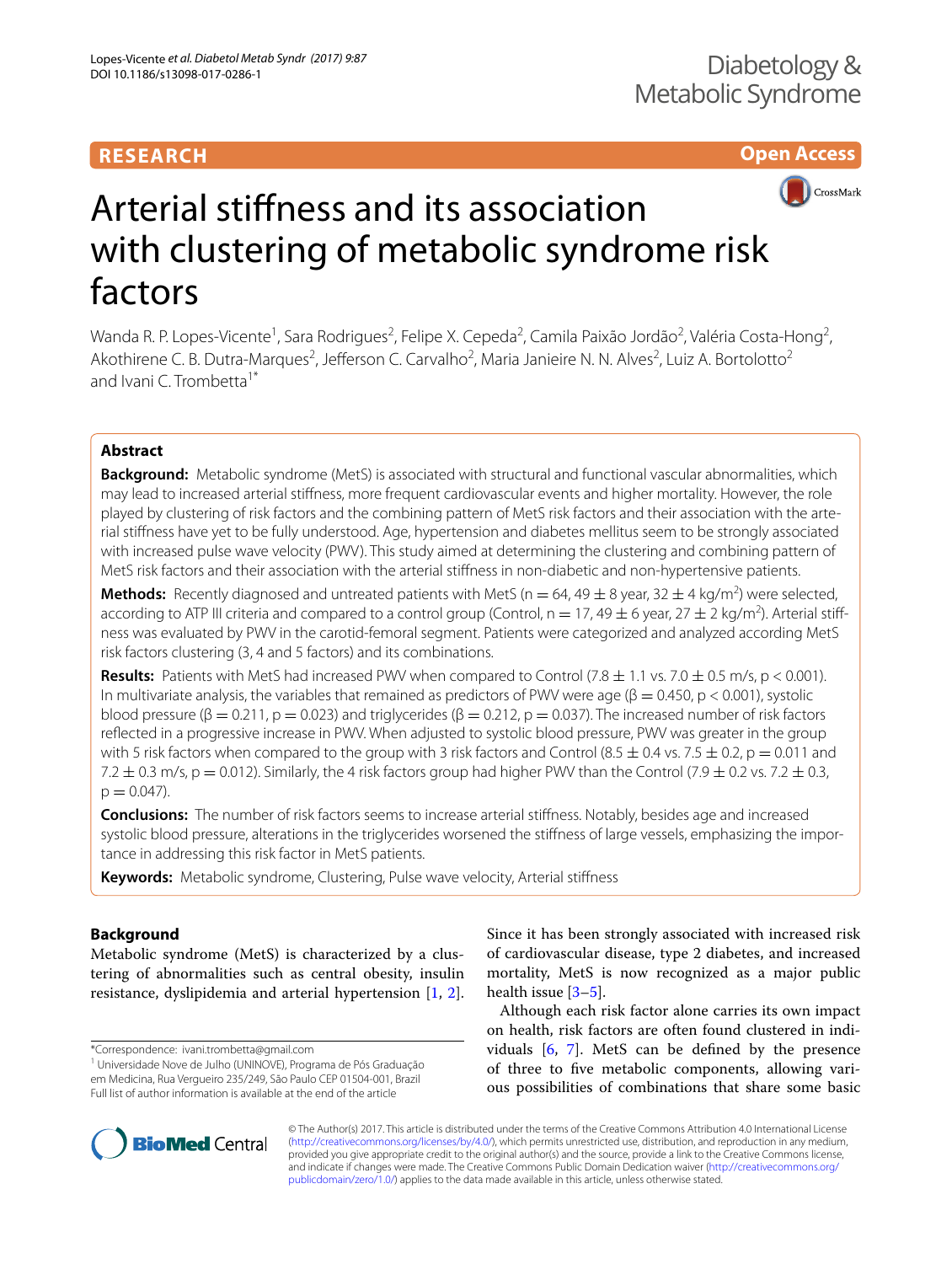pathophysiological patterns [\[8](#page-6-6)]. Studies have shown that both, the number and the interaction of diferent combinations of risk factors, may cause variations in cardiovascular mortality risk [[8](#page-6-6), [9\]](#page-6-7).

Each risk factor acts independently through diferent mechanisms, causing negative alterations in the structure and function of the vascular system [[10,](#page-6-8) [11](#page-6-9)]. Hypertension involves hemodynamic and overload mechanisms that refect changes in the extracellular matrix, afecting the structural remodeling of the vessels [[12](#page-6-10)]. It also determines a signifcant increase in arterial resistance by the accumulation of collagen, induced both by sodium and by alterations in the renin angiotensin-aldosterone system [[12\]](#page-6-10).

Hyperinsulinemia and chronic hyperglycemia may increase the activity of the sympathetic nervous system, the vascular infammation, and the activity of renin– angiotensin–aldosterone system in vascular tissue, causes the development of wall hypertrophy and fbrosis [\[13\]](#page-6-11). In addition, inadequate advanced glycation end-products in arterial wall may cause signifcant changes in elastin with the accumulation of collagen, thus reducing the distensi-bility of the vessel receptor [\[13](#page-6-11)].

It has been reported that, in the general population, MetS accelerates arterial aging. Individuals with MetS have twofold risk of presenting stiff arteries when compared to individuals without MetS, even after controlling for age, sex and occurrence of diabetes mellitus [\[14](#page-6-12)]. Arterial stifness of central arterial segments is normally identifed before clinical manifestations of cardiovascular disease [\[15](#page-6-13)].

Arterial stifness can be measured by pulse wave velocity (PWV), which is a simple, sensitive and non-invasive method. PWV is used for diagnosis and prognosis in patients at risk for atherosclerotic cardiovascular disease, and is thus considered an independent predictor of cardiovascular mortality [\[16](#page-6-14)–[19\]](#page-6-15).

It is well-established that age and hypertension are the main causes of arterial stifness [\[20](#page-6-16)]. Additionally, Hwang et al. [[21](#page-6-17)] have found that, regardless of age and blood pressure (BP), subjects with diabetes mellitus had higher PWV, whereas subjects with prediabetes had similar PWV when compared to subjects with normal fasting blood glucose. Moreover, we have recently observed that small changes in fasting glycaemia in MetS patients free of diabetes and hypertension are associated with vascular impairment [[22](#page-6-18)].

However, few studies have addressed the complexity of clustering and patterns of combination of MetS risk factors in vascular dysfunction [[23,](#page-6-19) [24](#page-6-20)]. It is not known in non-diabetic and non-hypertensive patients, but with 3, 4 or 5 MetS components, the role of each MetS risk factor as well as the role of clustering and the combining pattern components in arterial stifness [[24](#page-6-20), [25\]](#page-6-21).

Further studies are needed to elucidate the mechanisms by which MetS increases cardiovascular risk. A fuller understanding of such mechanisms would beneft clinical practice and allow targeted interventions in preventive and therapeutic strategies in the early stage of cardiovascular disease [\[26](#page-6-22), [27](#page-6-23)].

Our hypothesis was that in early stages of MetS, patients already present arterial stifness. And, considering the cluster of MetS risk factors, we aimed to determine which of these factors are better predictors of this alteration.

Then, the objective of this study was to analyze the clustering and combining pattern of MetS risk factors, as well as the associations of each component of MetS and arterial stifness.

# **Methods**

# **Study population**

This is a cross-sectional study conducted at the Heart Institute (InCor), at the University of São Paulo Medical School, São Paulo State, Brazil. The study was approved by the Scientifc Commission of the Heart Institute (InCor), and by the Ethics Research Commission of the Hospital das Clínicas de São Paulo. Each patient signed a written consent form.

After being diagnosed with MetS, outpatients from the Cardiovascular Rehabilitation and Exercise Physiology Ambulatory of the Heart Institute (InCor), University of Sao Paulo Medical School, were invited to participate in the study.

Individuals were diagnosed with MetS according to the operational criteria of the "National Cholesterol Education Program, Adult Treatment Panel III (ATP III)" [[28](#page-7-0)] with at least 3 of the 5 MetS risk factors present: (1) waist circumference (WC)  $\geq$  102 cm for men and  $\geq$  88 cm for women, (2) triglycerides  $\geq 150 \text{ mg/dL}$ , (3) high-density lipoprotein cholesterol (HDL-c) < 40 mg/dL for men and < 50 mg/dL for women, (4) systolic blood pressure (SBP)  $\geq$  130 mmHg or diastolic blood pressure (DBP)  $\geq$  85 mmHg, and (5) blood glucose  $\geq 100 \text{ mg/dL}$ . The patients were eligible for enrollment if they met the following inclusion criteria: sedentary with no regular physical activity (> 3 days/ week, > 30 min/day) for the previous 6 months, aged between 30 and 60 years, non-smokers, without a history of excessive alcohol consumption, with no evidence of pulmonary or cardiovascular disease, and not taking any medications. Patients with hypertension and/or diabetes were excluded. The control group (Control) consisted of participants without any risk factor or with only one risk factor, following the same criteria used for the MetS group.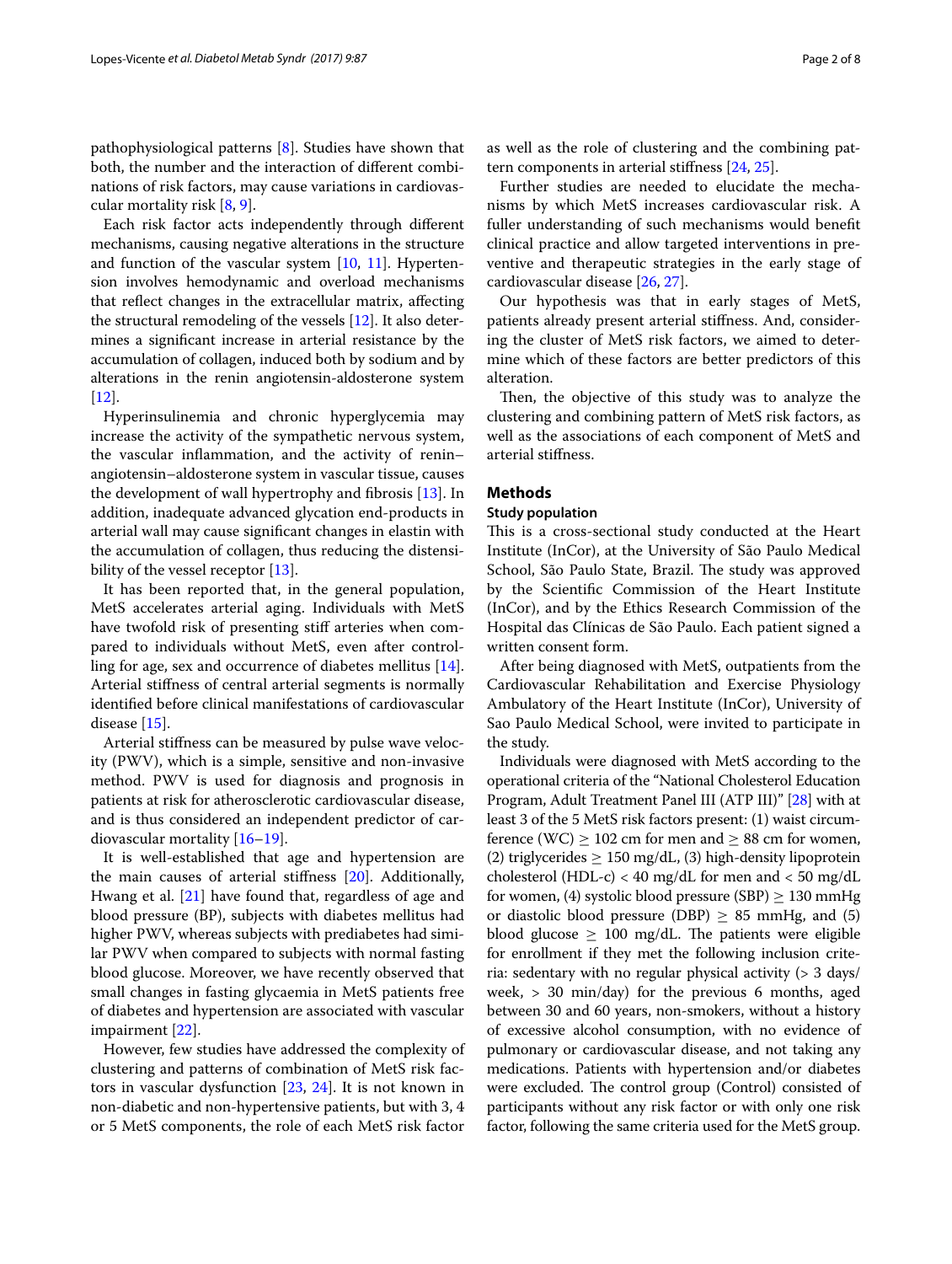### **Study design**

The MetS risk factors were categorized in the clustering of 3, 4 or 5 risk factors. In addition, the combining pattern of risk factors were analyzed. The groups were compared to Control with similar demographic characteristics.

## **MetS risk factors measurements**

Waist circumference was measured at the end of normal expiration to the nearest 0.1 cm, measuring from the narrowest point between the lower borders of the rib cage and the iliac crest. In both, three consecutive measurements were undertaken by the same evaluator, and the average value of the measurements was recorded. Also, body mass index (BMI) was calculated through the anthropometric measurement of weight and height [[29\]](#page-7-1).

The BP was taken with the subject sitting with legs uncrossed and feet flat on the floor, using a sphygmomanometer (cuff according to the arm size) and a stetho-scope on the on the left arm placed at heart level [[30\]](#page-7-2).

Laboratory tests were performed in the mornings after a 12 h fasting. Serum levels of total cholesterol, triglycerides and HDL-c were obtained by enzymatic colorimetric method, while glucose was measured by the automated enzymatic method—Roche (oxidase standard glucose).

## **Arterial stifness assessment**

Arterial stifness was assessed by PWV in carotid-femoral segment using a noninvasive automatic device, Complior (Colson, Garges les Gonesses, France), which allows an online pulse wave recording and the automatic calculation of PWV.

Measurements were obtained by positioning two pressure-sensitive transducers (Fukuda, Tokyo, Japan) on to the skin prominent parts of the carotid and femoral arteries to calculate time delay between the two transducers. The distance traveled by the pulse wave was measured over the body surface as the distance between the two recording sites (D), while pulse transit time (t) was measured between the feet of the pressure waveforms recorded at these diferent points (foot-to-foot method) and was automatically calculated by the device [[31\]](#page-7-3). Measurements were repeated over 10 different cardiac cycles, and the mean was used for the fnal analysis. PWV was automatically calculated as  $PWV = D/t$ , and the values were then standardized to the 'real' carotidfemoral distance by multiplying by 0.8, following international recommendations [\[32\]](#page-7-4).

Measurements were performed in a quiet room with stable room temperature and the patient in a supine position. During PWV measurements, a continuous noninvasive BP recording was performed using the Portapres device (TNO Biomedical Instrumentation, Amsterdam, The Netherlands). The mean of three stable measurements was used for fnal analysis.

## **Statistical analysis**

Sample size was determined by OPEN EPI [\[33](#page-7-5)] with PWV considered as the main outcome variable. A 80% power, with a 2-tailed type I error of 0.05, was necessary to detect the diferences in arterial stifness between groups (MetS vs. C). For this case were required 19 participants for group.

The normality of data was determined using the Kolmogorov–Smirnov test. The descriptive measures were obtained by absolute and relative frequency distribution and included both central trend calculations (mean) and dispersion (standard deviation). For inferential analysis, the Chi square test was used to analyze the sex distribution in each studied groups. The groups comparison analyzes for independent samples and Levine test were performed for variable studied as follows: Student's t test for the physical, metabolic data between Control vs. MetS group; one-way analysis of variance (ANOVA) followed by Schefé post hoc for the physical, metabolic data between Control and clustering of risk factors groups; and analysis of covariance (ANCOVA) adjusting the SBP variable for the PWV between Control and clustering of risk factors groups. Pearson correlation (r) was also performed between PWV and age, each MetS risk factors, and for variables with  $p < 0.05$  a multivariate linear regression (stepwise regression—forward selection) was performed to determine the predictive variables of PWV.

Statistical analysis was performed using the Statistical Package for the Social Sciences for Windows (SPSS, version 20.0), and the level of signifcance adopted for all statistical analysis was  $p < 0.05$ .

# **Results**

Sixty-four patients ( $n = 35, 55\%$  women) were diagnosed with MetS in the current study. They were allocated into three groups according to the clustering of MetS: (1) 5 risk factors  $(n = 8)$ ; (2) 4 risk factors  $(n = 27)$ ; and (3) 3 risk factors ( $n = 29$ ). In addition, these 3 groups were compared to control subjects without MetS (Control,  $n = 17$ ).

Variables were normally distributed, and descriptive measurements are presented as mean  $\pm$  standard deviation. Baseline measurements are presented in Table [1](#page-3-0). There were no differences in sex distribution and in age among studied groups. Regardless of the number of risk factors, MetS groups had higher BMI, WC, triglycerides, SBP and DBP and lower HDL-c than the Control. Blood glucose was higher only in the 5 and 4 risk factors groups when compared to Control (Table [1](#page-3-0)). Triglycerides were higher only in the 5 risk factors group when compared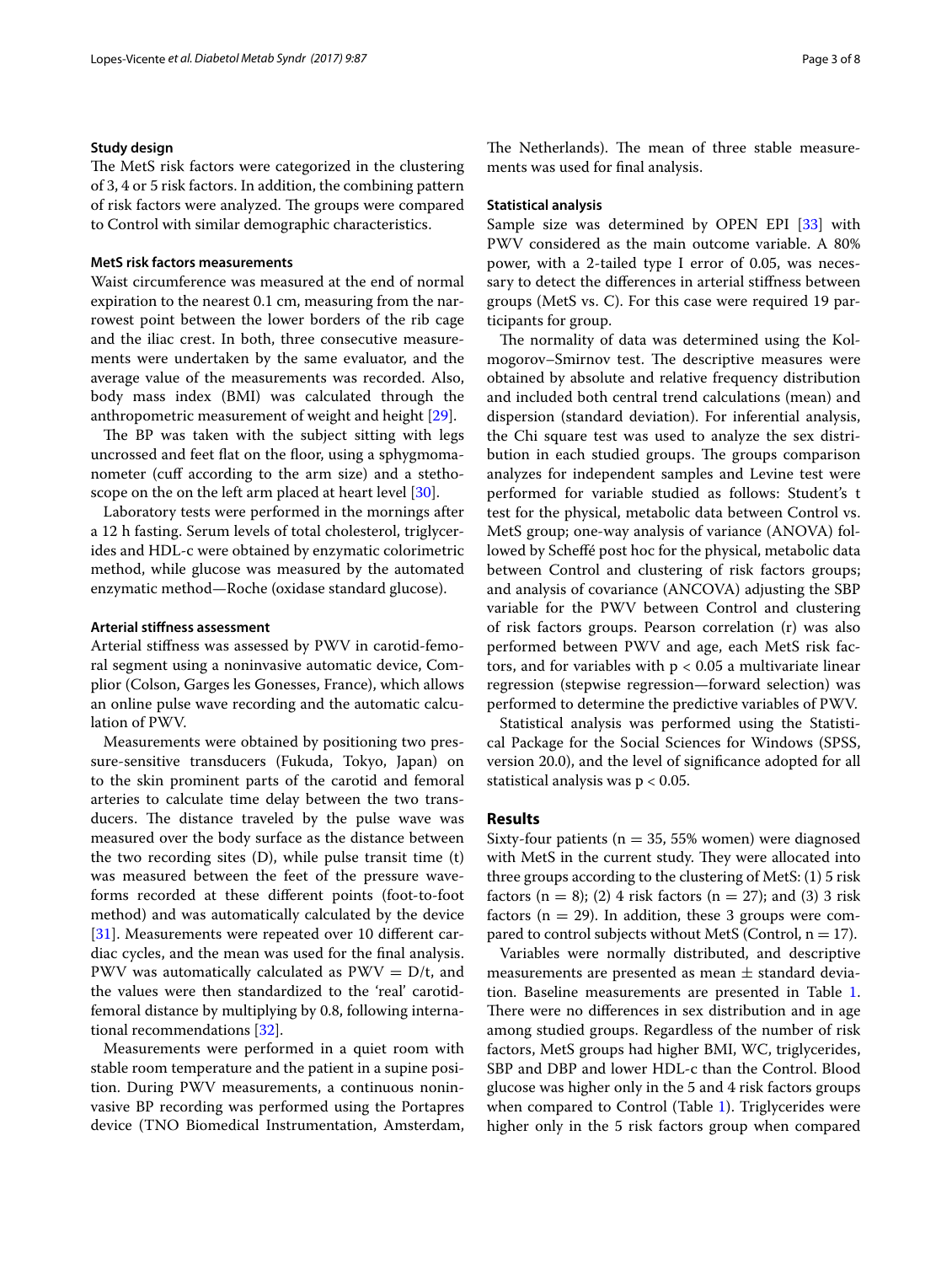| <b>Characteristics</b>           | Total MetS $(n = 64)$ | 5 factors ( $n = 8$ ) | 4 factors ( $n = 27$ ) | 3 factors ( $n = 29$ ) | Control ( $n = 17$ ) |
|----------------------------------|-----------------------|-----------------------|------------------------|------------------------|----------------------|
| Female sex (n/%)                 | 35/55                 | 03/38                 | 15/56                  | 17/59                  | 11/65                |
| Age (years)                      | $49 \pm 8$            | $54 \pm 8$            | $49 \pm 8$             | $47 + 7$               | $49 \pm 6$           |
| BMI ( $kg/m2$ )                  | $32 \pm 4*$           | $32 \pm 2*$           | $32 \pm 5^*$           | $32 \pm 3*$            | $27 \pm 2$           |
| MetS risk factors and prevalence |                       |                       |                        |                        |                      |
| WC (cm)                          | $106 \pm 9*$          | $109 \pm 6*$          | $107 \pm 11*$          | $104 + 7*$             | $93 + 7$             |
|                                  | 94%                   | 100%                  | 96%                    | 90%                    | 47%                  |
| TG (mg/dL)                       | $178 \pm 78*$         | $250 \pm 85^{*+}$     | $183 \pm 68*$          | $154 \pm 75*$          | $92 \pm 59$          |
|                                  | 59%                   | 100%                  | 67%                    | 41%                    | 6%                   |
| HDL-c (mg/dL)                    | $41 \pm 10^{*}$       | $35 \pm 3*$           | $39 \pm 7*$            | $45 \pm 12*$           | $59 \pm 16$          |
|                                  | 80%                   | 100%                  | 93%                    | 62%                    | 18%                  |
| BG (mg/dL)                       | $103 \pm 10*$         | $107 + 4*$            | $105 \pm 11*$          | $100 \pm 12$           | $92 + 7$             |
|                                  | 59%                   | 100%                  | 74%                    | 35%                    | 18%                  |
| SBP (mmHg)                       | $129 \pm 13*$         | $136 \pm 15*$         | $128 \pm 14*$          | $128 \pm 13*$          | $111 \pm 7$          |
|                                  | 58%                   | 88%                   | 52%                    | 55%                    | 0%                   |
| DBP (mmHg)                       | $84 \pm 11*$          | $93 \pm 9*$           | $81 \pm 11*$           | $84 \pm 11*$           | $71 + 9$             |
|                                  | 55%                   | 88%                   | 44%                    | 55%                    | 6%                   |

<span id="page-3-0"></span>**Table 1 Characteristics of groups in clustering of risk factors for MetS**

Mean value ± standard deviation

*MetS* metabolic syndrome, *BMI* body mass index, *WC* waist circumference, *TG* triglycerides, *HDL-c* high-density lipoprotein cholesterol, *BG* blood glucose, *SBP* systolic blood pressure, *DBP* diastolic blood pressure

 $*$  p < 0.05 vs. control

 $\dagger$  p < 0.05 vs. 3 risk factors

with the 3 risk factors group (Table [1](#page-3-0)). It should be noted that WC was the most prevalent risk factor and HDL-c was the second risk factor with high prevalence in all groups.

Descriptive measures of vascular function by PWV in the combinations of risk factors in MetS patients are shown in Table [2.](#page-3-1) Regardless of the number of risk factors 3, 4 (plus HDL-c) or 5, the most prevalent combination of risk factors in all groups was increased blood glucose, BP and WC.

Univariate linear regression analysis showed a positive association between PWV in carotid-femoral segment and age, triglycerides, SBP and blood glucose, while presenting a negative association with HDL-c (Table [3](#page-4-0)). No association was found between PWV and either WC or DBP. For multivariate linear regression, the variables with  $p < 0.05$  were included. The variables which remained as predictors of PWV in carotid-femoral segment were age, SBP and triglycerides (Table [3](#page-4-0)).

The increase in the number of risk factors caused a progressive impairment in PWV (Fig. [1](#page-4-1)). When adjusted to SBP measured during the evaluation, PWV was greater in the 5 risk factors group, compared to the 3 risk factors group and Control (8.5  $\pm$  0.4 vs. 7.5  $\pm$  0.2 and 7.2  $\pm$  0.3 m/s, respectively, p < 0.05). Similarly, the 4 risk factors group had higher PWV than the Control  $(7.9 \pm 0.2 \text{ vs. } 7.2 \pm 0.3, \text{ p} = 0.047).$ 

<span id="page-3-1"></span>

|             |  |  |  | Table 2 Pulse wave velocity in risk factors combination |
|-------------|--|--|--|---------------------------------------------------------|
| of the MetS |  |  |  |                                                         |

| <b>Risk factors combination</b> | MetS $(n = 64)$ |      |           |     |  |  |
|---------------------------------|-----------------|------|-----------|-----|--|--|
|                                 | n               | %    | PWV (m/s) | SD  |  |  |
| 5                               |                 |      |           |     |  |  |
| $BG + TG + BP + WC + HDL-c$     | 8               | 12.5 | 8.7       | 1.5 |  |  |
| 4                               |                 |      |           |     |  |  |
| $BG + BP + WC + HDL-c$          | 9               | 14.1 | 7.5       | 0.9 |  |  |
| $BG + TG + WC + HDL-c$          | 8               | 12.5 | 8.6       | 1.5 |  |  |
| $TG + BP + WC + HDL-c$          | 7               | 10.9 | 7.8       | 1.4 |  |  |
| $BG + TG + BP + WC$             | 2               | 3.1  | 8.1       | 1.4 |  |  |
| $BG + TG + BP + HDL-c$          | 1               | 1.6  | 8.6       |     |  |  |
| 3                               |                 |      |           |     |  |  |
| $BG + BP + WC$                  | 8               | 12.5 | 7.6       | 1.0 |  |  |
| $BP + WC + HDL-c$               | 7               | 10.9 | 7.3       | 0.4 |  |  |
| $TG + WC + HDL-c$               | 6               | 9.4  | 7.7       | 1.1 |  |  |
| $TG + BP + WC$                  | 3               | 4.7  | 7.3       | 0.3 |  |  |
| $TG + BP + HDL-c$               | 3               | 4.7  | 7.1       | 0.9 |  |  |
| $BG + WC + HDL-c$               | 2               | 3.1  | 7.7       | 1.1 |  |  |
| $BG + TG + BP$                  |                 |      |           |     |  |  |
| $BG + TG + WC$                  |                 |      |           |     |  |  |
| $BG + TG + HDL-c$               |                 |      |           |     |  |  |
| $BG + BP + HDL-c$               |                 |      |           |     |  |  |

Mean value and standard deviation (SD)

*MetS* metabolic syndrome, *PWV* pulse wave velocity, *BG* blood glucose, *TG* triglycerides, *BP* blood pressure, *WC* waist circumference, *HDL-c* high-density lipoprotein cholesterol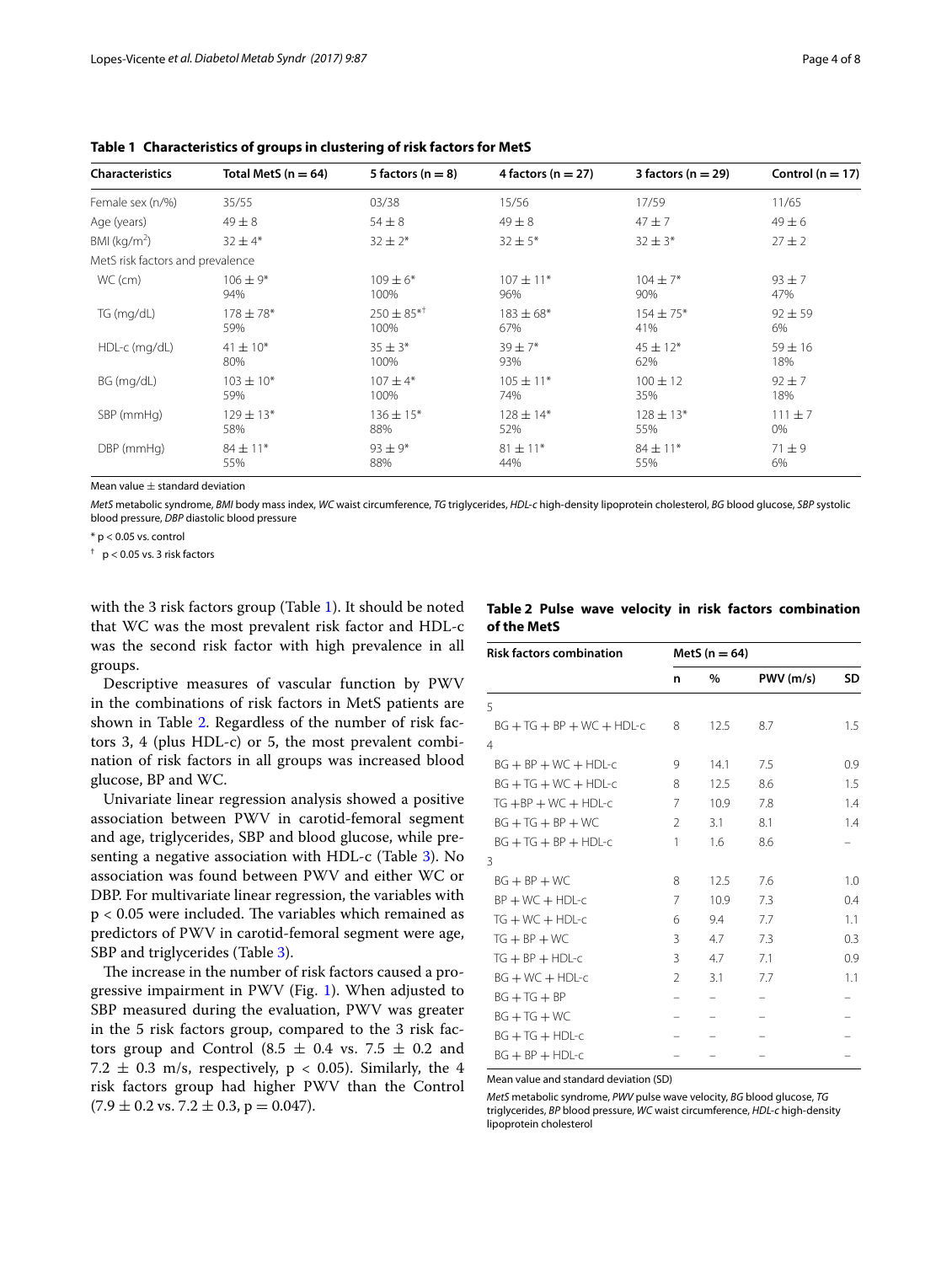<span id="page-4-0"></span>**Table 3 Univariate and multivariate linear regression between PWV (dependent variable) and age and MetS risk factors**

|                         | Univariate linear<br>regression |       | <b>Multivariate linear regression</b> |                         |         |  |
|-------------------------|---------------------------------|-------|---------------------------------------|-------------------------|---------|--|
|                         | $r/r^2$                         | p     | ß                                     | (95% CI)                | p       |  |
| Dependent variable: PWV |                                 |       |                                       |                         |         |  |
| Age (years)             | 0.486/0.236 < 0.001             |       | 0.450                                 | $(0.038)$ to<br>0.091)  | < 0.001 |  |
| WC (cm)                 | 0.215/0.046                     | 0.055 |                                       |                         |         |  |
| TG (mg/dL)              | 0.374/0.140 < 0.001             |       | 0.212                                 | (0.000 to<br>0.005      | 0.037   |  |
| $HDL-c$ (mg/<br>dL      | $-0.269/0.072$                  |       | $0.015 - 0.187$                       | $(-0.031)$ to<br>0.001) | 0.066   |  |
| BG (mg/dL)              | 0.225/0.050                     | 0.044 | 0.034                                 | $(-0.015$ to<br>0.022)  | 0.714   |  |
| <b>SBP</b><br>(mmHq)    | 0.336/0.113                     |       | $0.002$ $0.211$                       | $(0.002)$ to<br>0.030)  | 0.023   |  |
| <b>DBP</b><br>(mmHq)    | 0.157/0.025                     | 0.161 |                                       |                         |         |  |

*MetS* metabolic syndrome, *WC* waist circumference, *TG* triglycerides, *HDL-c* highdensity lipoprotein cholesterol, *BG* blood glucose, *SBP* systolic blood pressure, *DBP* diastolic blood pressure, *CI* confdence interval



# <span id="page-4-1"></span>**Discussion**

The main finding in this study lies in the severity of the arterial stifness in middle-aged individuals, who are in the transition from increasing body weight to established diseases such as hypertension and type 2 diabetes. This transition usually begins with some minor changes, but once combined with a set of risk factors, MetS sets in. These individuals consider themselves "healthy"; however, they frequently present visceral obesity associated with alterations such as a small increase in BP, fasting glucose and/or dyslipidemia. Our results corroborate previous studies, which found that age and increased SBP are important predictors of arterial stifness [\[20](#page-6-16)]. Interestingly, in the present study we found that triglycerides

were also predictors of vascular dysfunction, as measured by PWV in MetS patients.

Several previous studies [\[24](#page-6-20), [25](#page-6-21)] with large population samples have addressed MetS components and arterial stifness. However, they included patients with cardiovascular disease and/or clinical diabetes. Participants were found to have MetS if they met ATP III, International Diabetes Federation or American Heart Association criteria; these studies defned MetS as the presence of three or more of the fve components, and did not distinguished changed levels of glucose and BP and established diabetes and/or hypertension [[24,](#page-6-20) [25](#page-6-21)]. In addition, they included participants undergoing drug treatments (e.g., anti-hypertensive, hypoglycemic or lipid-lowering drugs), and this might have affected their findings. The difference in our work lies in the sample selection of participants, since we excluded patients with established hypertension and type 2 diabetes, as well as those undergoing drug treatment.

Regardless of the presence of any conditions, the association between aging and the vascular physiological deterioration of the large arteries has been found in several studies [[34,](#page-7-6) [35\]](#page-7-7). Moreover, linear increase in arterial stifness has been demonstrated with age [[36\]](#page-7-8). In a study carried out by Tolezani et al. [[37\]](#page-7-9) PWV values were increased by 1.3 times from the third to the sixth decade of life, thus lending support to age as a predictor variable, as demonstrated in the present study.

Additionally, most studies have shown a strong association between BP levels and the pathophysiology of arterial stifness [\[38](#page-7-10), [39](#page-7-11)]. An European multicenter survey with 11.092 patients has found that patients with  $BP < 130/85$  mmHg without additional cardiovascular risk factors (dyslipidemia and/or smoking) had lower PWV values and showed a lower increase in PWV with age, when compared to other patients with  $BP \geq 130/85$  mmHg [[40](#page-7-12)]. Also, the survey have indicated that individuals with normal BP values (120–129 and/or 80–84 mmHg) had already higher PWV than subjects with optimal BP (< 120/80 mmHg) [[40\]](#page-7-12).

Lipid profle was related to functional and structural parameters of the large arteries, and triglycerides were found to be determinants of vascular parameters for PWV, as well as the distensibility of the carotid artery [[37\]](#page-7-9).

Kanga et al. [[41](#page-7-13)] have also shown that aging, lower HDL-c and high triglycerides are also signifcantly associated with increased PWV in the four groups: control, hypertensive group, MetS without the hypertension risk factor, and MetS group with the presence of hypertension. In their study, SBP was not associated with PWV in any of the MetS groups (normotensive and hypertensive),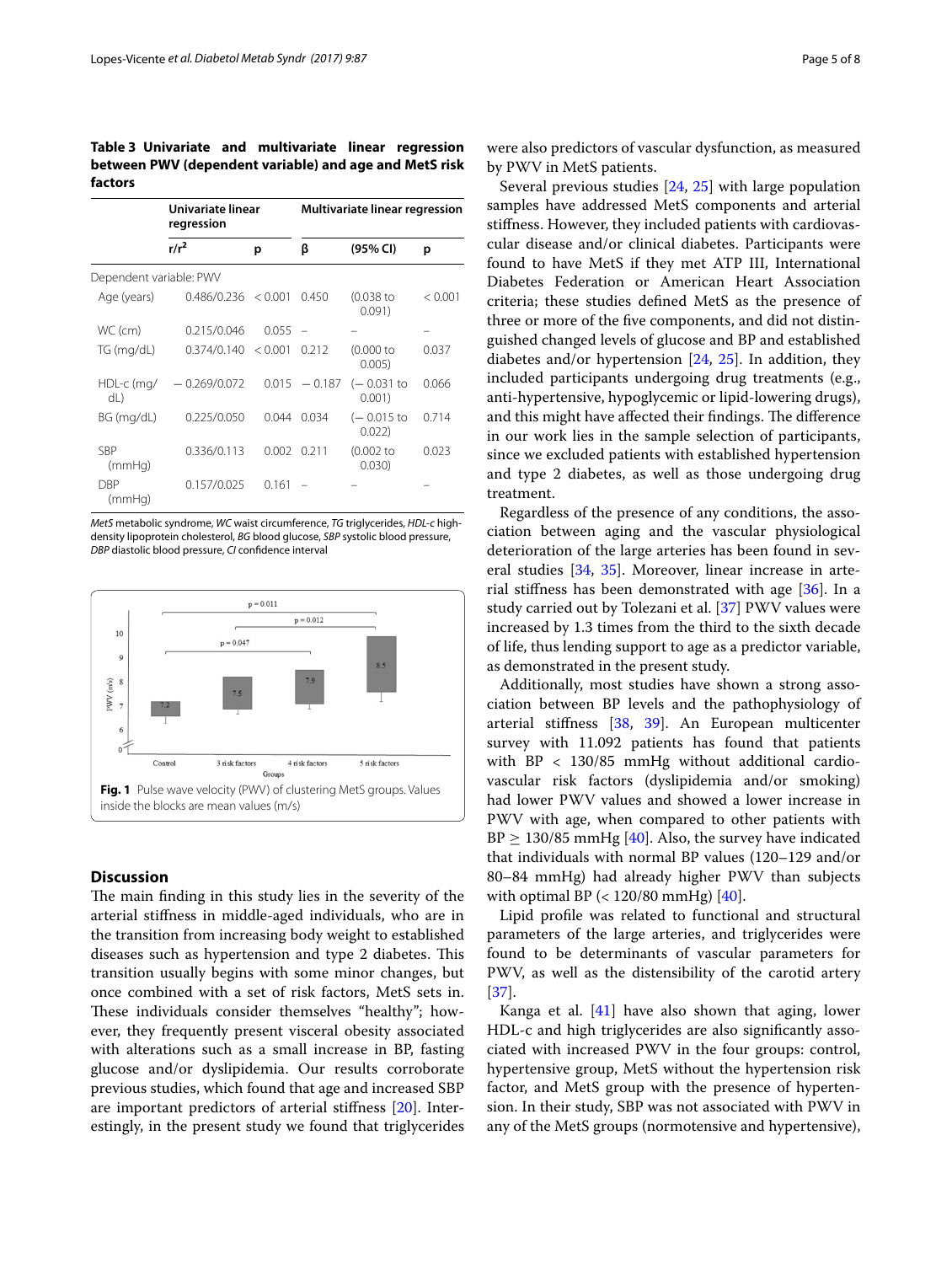thus emphasizing the role of the other components of MetS in the pathogenesis of arterial stifness.

The relationship between lipid profile and arterial stiffness has not yet been well established [\[24\]](#page-6-20). However, the researchers indicate that these factors involve concomitant mechanisms such as the development of atherosclerotic plaques, oxidative stress, local and systemic infammation, endothelial dysfunction and low bioavailability of nitric oxide [[13,](#page-6-11) [37\]](#page-7-9).

The determination of pathophysiological mechanisms underlying the association between PWV and Mets risk factors are beyond the scope of the present study. We might speculate that the fact that the MetS patients had near normal levels of HDL-c and fasting glucose could account for the lack of association between these specifc risk factors.

For example, insulin, in physiological concentrations, has been known to act as a vasodilator and as such stimulates the endothelial production of nitric oxide and decreases peripheral resistance  $[42, 43]$  $[42, 43]$  $[42, 43]$ . This might account for the lack association between PWV and the fasting glucose alterations observed in the present study. However, in the chronic phase, hyperinsulinemia may increase the activity of the sympathetic nervous system, activate the renin–angiotensin–aldosterone system, and increase systemic and vascular infammation. In addition, the accumulation of collagen due to inadequate enzymatic glycation in the arterial wall may lead to loss of elasticity, and in turn increasing in arterial stifness [\[41](#page-7-13), [44\]](#page-7-16). This may explain the association between PWV and fasting glycaemia in some previous studies [\[45](#page-7-17), [46](#page-7-18)].

Further investigations addressing the risk threshold between triglycerides and arterial stifness are needed [[24\]](#page-6-20), in order to determine whether the values accepted as normal (< 150 mg/dL), as proposed by the guideline ATP III [\[28](#page-7-0)] should be maintained. For example, in 2003 the American Diabetes Association [\[47](#page-7-19)] proposed to reduce the cutoff point for the diagnosis of altered fasting glycemia from 110 to 100 mg/dL and the International Diabetes Federation  $[48]$  defined new cutoff points for the WC for each ethnic group. The new cutoff points were then incorporated into the defnition of MetS, thus allowing earlier interventions in the treatment of these risk factors.

The pathophysiology that determines the increased arterial stifness in subjects with MetS is yet to be fully understood, and since MetS involves concurrent risk factors, the abnormalities may have a synergistic efect on the damage of the arterial stiffness  $[41]$  $[41]$ . For instance, specifc clusters of MetS components rather than simply the MetS have been associated with accelerated arterial aging and with cardiovascular events [\[49](#page-7-21), [50](#page-7-22)].

Vyssoulis et al. [\[42\]](#page-7-14) have shown that the higher the clustering of MetS risk factors, the greater the impairment in BP level, glycemia, triglycerides and HDL-c. Further-more, Grundy et al. [[51\]](#page-7-23) the magnitude of the increased risk may vary depending on the risk factor present. The main variations in mortality may be masked when MetS is referred to without distinction of their components and their combinations [\[8](#page-6-6)].

In the present study, we observed a gradual increase in PWV of the carotid-femoral segment depending on the number of MetS risk factors. Another interesting fnding was that the most prevalent MetS risk factor was the increase WC for all groups and that the most prevalent combining pattern in patients with 3, 4 (plus HDL-c) or 5 MetS risk factors was increased blood glucose, BP and WC.

The use of convenience sample is a limitation of our study. We should also point other limitations in the present study. First, our results corroborate previous studies regarding the association between both age and increased SBP with arterial stifness [\[20](#page-6-16)]. However, besides age and SBP, triglycerides were also found to be predictors of PWV in carotid-femoral segment in MetS patients after the multivariate analysis. Secondly, we had a small sample size for identifcation of the combining patterns of the MetS risk factors. It should be stressed that our selected sample consisted of patients recently diagnosed with MetS, not yet undergoing any drug treatment, non-hypertensive and non-diabetic. Further investigations with larger samples are needed to adequately address these issues.

So, our fndings suggest that individuals without cardiovascular disease even if in the early stages of metabolic alterations show increased PWV when compared the control groups. The risk is potentiated with an increase in the number of risk factors for MetS. Besides age and increased SBP, the presence of triglycerides in the clustering, which may lead to a greater impairment in the stifness of the large vessels, thus demonstrating the importance of identifying individuals at subclinical vascular damage.

## **Conclusions**

The severity of arterial stiffness was found to depend on the number of risk factors. Alterations in SBP and triglycerides in the clustering may lead to a greater impairment in the stifness of the large vessels, emphasizing the relevance of early treatment of these risk factors for MetS. This may contribute to inform effective therapies in the treatment of MetS, minimizing the damage to vascular function, and consequently cardiovascular risk.

#### **Abbreviations**

MetS: metabolic syndrome; ATP III: National Cholesterol Education Program— Adult Treatment Panel III; InCor: Heart Institute; SPSS: Statistic Package for the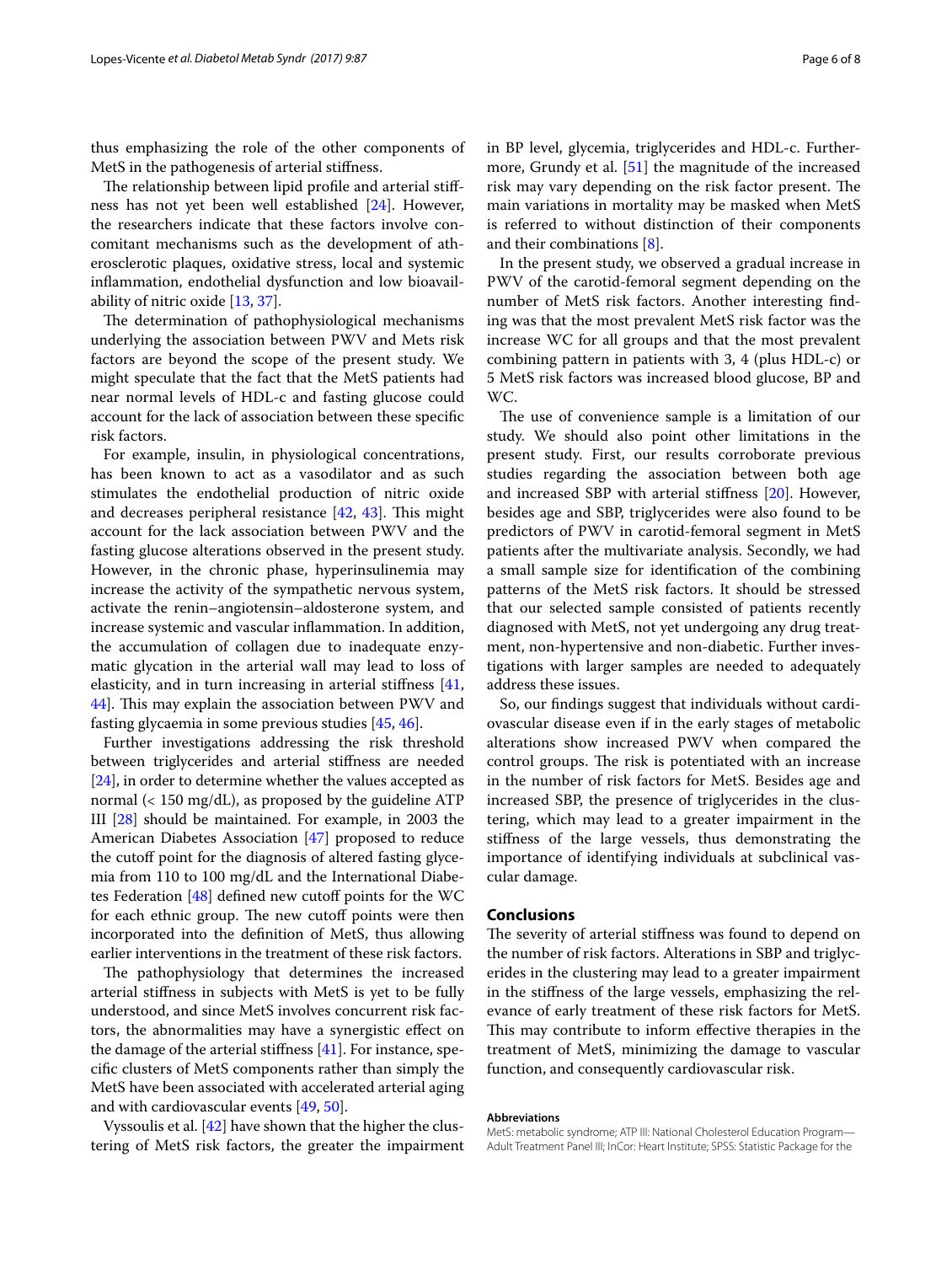Science Social; ANOVA: analysis of variance; ANCOVA: analysis of covariance; PWV: pulse wave velocity; BMI: body mass index; WC: waist circumference; TG: triglycerides; HDL-c: high-density lipoprotein cholesterol; SBP: systolic blood pressure; DBP: diastolic blood pressure; BP: blood pressure.

#### **Authors' contributions**

ICT, WRPLV, SR, FXC, CPJ, MFH, LVS, VACH, LAB, MJNNA participated in the conception design of the work, execution and critical discussion of the study. WRPLV, SR, and ICT carried out the interpretation of data for the work, drafted the manuscript and revised it critically for important intellectual content. All authors read and approved the fnal manuscript.

#### **Author details**

<sup>1</sup> Universidade Nove de Julho (UNINOVE), Programa de Pós Graduação em Medicina, Rua Vergueiro 235/249, São Paulo CEP 01504‑001, Brazil. 2 Heart Institute (InCor), Hospital das Clínicas da Faculdade de Medicina da Universidade de São Paulo, São Paulo, Brazil.

#### **Acknowledgements**

Special thanks to all participants of the study.

#### **Competing interests**

The authors declare that they have no competing interests.

#### **Availability of data and materials**

The datasets used and/or analysed during the current study are available from the corresponding author on reasonable request.

#### **Consent for publication**

Not applicable.

#### **Ethics approval and consent to participate**

This is a study conducted at the Heart Institute (InCor), at the University of São Paulo Medical School, São Paulo State, Brazil. The study was approved by the Scientifc Commission of the Heart Institute (InCor), and by the Ethics Research Commission of the Hospital das Clínicas de São Paulo. Each patient signed a written consent form.

#### **Funding**

This study was supported by "Fundação de Amparo à Pesquisa do Estado de São Paulo" (FAPESP #2011/17533-6) and was performed at the Heart Institute (InCor), University of São Paulo Medical School, São Paulo, Brazil. SR was supported by FAPESP (#2013/15323-0) and FXC was supported by FAPESP (#2015/17533-6 and #2016/16831-7).

## **Publisher's Note**

Springer Nature remains neutral with regard to jurisdictional claims in published maps and institutional afliations.

## Received: 26 May 2017 Accepted: 14 October 2017 Published online: 25 October 2017

#### **References**

- <span id="page-6-0"></span>1. Parapid B, Ostojic MC, Lalic NM, Micic D, Damjanovic S, Bubanja D, et al. Risk factors clustering within the metabolic syndrome: a pattern or by chance? Hellenic J Cardiol. 2014;55:92–100.
- <span id="page-6-1"></span>2. Sungwacha JN, Tyler J, Longo-Mbenza B, On'Kin JBKL, Gombet T, Erasmus RT. Assessing clustering of metabolic syndrome components available at primary care for Bantu Africans using factor analysis in the general population. BMC Res Notes. 2013;6:228.
- <span id="page-6-2"></span>3. Kaur J. A comprehensive review on metabolic syndrome. Cardiol Res Pract. 2014. doi[:10.1155/2014/943162](http://dx.doi.org/10.1155/2014/943162).
- 4. Mottillo S, Filion KB, Genest J, Joseph L, Pilote L, Poirier P, et al. The metabolic syndrome and cardiovascular risk a systematic review and meta-analysis. J Am Coll Cardiol. 2010;56:1113–32.
- <span id="page-6-3"></span>5. Gami AS, Witt BJ, Howard DE, Erwin PJ, Gami LA, Somers VK, et al. Metabolic syndrome and risk of incident cardiovascular events and death: a
- <span id="page-6-4"></span>6. Costa FF, Montenegro VB, Lopes TJA, Costa EC. Combinação de fatores de risco relacionados à síndrome metabólica em militares da marinha do Brasil. Arq Bras Cardiol. 2011;97:485–92.
- <span id="page-6-5"></span>7. Aizawa Y, Watanabe H, Ramadan MM, Usuda Y, Watanabe T, Sasaki S. Clustering trend of components of metabolic syndrome. Int J Cardiol. 2007;121:117–8.
- <span id="page-6-6"></span>8. Kuk JL, Ardern CI. Age and sex differences in the clustering of metabolic syndrome factors: association with mortality risk. Diabetes Care. 2010;33:2457–61.
- <span id="page-6-7"></span>9. Guize L, Thomas F, Pannier B, Bean K, Jego B, Benetos A. All-cause mortality associated with specifc combinations of the metabolic syndrome according to recent defnitions. Diabetes Care. 2007;30:2381–7.
- <span id="page-6-8"></span>10. Shimabukuro M, Higa N, Masuzaki H, Sata M, Ueda S. Impact of individual metabolic risk components or its clustering on endothelial and smooth muscle cell function in men. Cardiovasc Diabetol. 2016;15:77.
- <span id="page-6-9"></span>11. Weng C, Yuan H, Tang X, Huang Z, Yang K, Chen W, et al. Age- and gender dependent association between components of metabolic syndrome and subclinical arterial stifness in a Chinese population. Int J Med Sci. 2012;9:730–7.
- <span id="page-6-10"></span>12. Pizzi O, Brandão AA, Magalhães MEC, Pozzan R, Brandão AP. Velocidade de onda de pulso—o método e suas implicações prognósticas na hipertensão arterial. Rev Bras Hipertens. 2006;13:59–62.
- <span id="page-6-11"></span>13. Zieman SJ, Melenovsky V, Kass DA. Mechanisms, pathophysiology, and therapy of arterial stifness. Arterioscler Thromb Vasc Biol. 2005;25:932–43.
- <span id="page-6-12"></span>14. Scuteri A, Najjar SS, Orru M, Usala G, Piras MG, Ferrucci L, et al. The central arterial burden of the metabolic syndrome is similar in men and women: the SardiNIA Study. Eur Heart J. 2010;31:602–13.
- <span id="page-6-13"></span>15. Wang A, Su Z, Liu X, Yang Y, Chen S, Wang S, et al. Brachial-ankle pulse wave velocity and metabolic syndrome in general population: the APAC study. BMC Cardiovasc Disord. 2016;16:228.
- <span id="page-6-14"></span>16. Mitchell GF, Hwang SJ, Vasan RS, Larson MG, Pencina MJ, Hamburg NM, et al. Arterial stifness and cardiovascular events: the Framingham Heart Study. Circulation. 2010;121:505–11.
- 17. Lee DH, Youn HJ, Chung WB, Choi YS, Lee JM, Park CS, et al. Efects of metabolic syndrome on aortic pulse wave velocity. Clin Hypertens. 2017;23:1.
- 18. Shokawa T, Imazu M, Yamamoto H, Toyofuku M, Tasaki N, Okimoto T, et al. Pulse wave velocity predicts cardiovascular mortality: fndings from the Hawaii-Los Angeles-Hiroshima study. Circ J. 2005;69:259–64.
- <span id="page-6-15"></span>19. Inoue N, Maeda R, Kawakami H, Shokawa T, Yamamoto H, Ito C, et al. Aortic pulse wave velocity predicts cardiovascular mortality in middle-aged and elderly Japanese men. Circ J. 2009;73:549–53.
- <span id="page-6-16"></span>20. Laurent S, Boutouyrie P, Asmar R, Gautier I, Laloux B, Guize L, et al. Aortic stifness is an independent predictor of all-cause and cardiovascular mortality in hypertensive patients. Hypertension. 2001;37(5):1236–41.
- <span id="page-6-17"></span>21. Hwang HS, Ko KP, Kim MG, Kim S, Moon J, Chung WJ, Shin MS, Han SH. The role of abnormal metabolic conditions on arterial stifness in healthy subjects with no drug treatment. Clin Hypertens. 2016;22:13.
- <span id="page-6-18"></span>22. Rodrigues S, Cepeda FX, Toschi-Dias E, Dutra-Marques Akothirene CB, Carvalho Jeferson C, Costa-Hong Valéria, et al. The role of increased glucose on neurovascular dysfunction in patients with the metabolic syndrome. J Clin Hypertens. 2017;00:1–8.
- <span id="page-6-19"></span>23. Yoon JH, Park JK, Oh SS, Lee KH, Kim SK, Kim JK, et al. The clustering patterns of metabolic risk factors and its association with sub-clinical atherosclerosis in Korean population. Ann Hum Biol. 2011;38:640–6.
- <span id="page-6-20"></span>24. Gomez-Sanchez L, Garcia-Ortiz L, Patino-Alonso MC, Recio-Rodriguez JI, Fernando R, Marti R, et al. Association of metabolic syndrome and its components with arterial stifness in Caucasian subjects of the MARK study: a cross-sectional trial. Cardiovasc Diabetol. 2016;15:148.
- <span id="page-6-21"></span>25. van Herpt TTW, Dehghan A, van Hoek M, Ikram MA, Hofman A, Sijbrands EJG, et al. The clinical value of metabolic syndrome and risks of cardiometabolic events and mortality in the elderly: the Rotterdam study. Cardiovasc Diabetol. 2016;15:69.
- <span id="page-6-22"></span>26. Pimenta AM, Felisbino-Mendes MS, Velasquez-Melendez G. Clustering and combining pattern of metabolic syndrome components in a rural Brazilian adult population. Sao Paulo Med J. 2013;131:213–9.
- <span id="page-6-23"></span>27. Aekplakorn W, Kessomboon P, Sangthong R, Chariyalertsak S, Putwatana P. Inthawong R, et al. Urban and rural variation in clustering of metabolic syndrome components in the Thai population: results from the